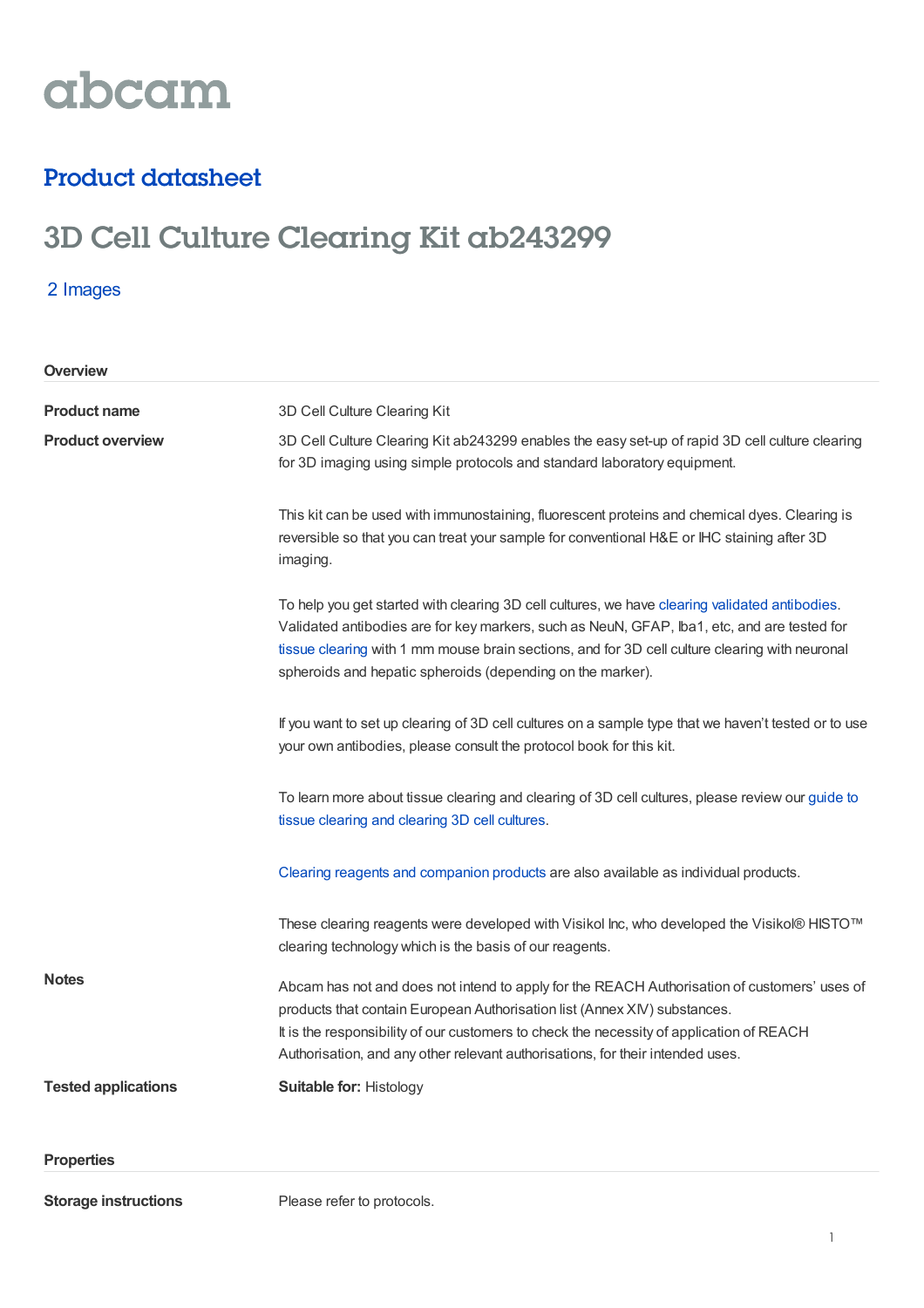| <b>Components</b>                         | 30 ml            | 15 <sub>ml</sub> |
|-------------------------------------------|------------------|------------------|
| 3D Cell Culture Clearing Reagent          | $1 \times 30$ ml | $1 \times 15$ ml |
| Tissue Clearing Antibody Buffer           | $1 \times 30$ ml | $1 \times 15$ ml |
| Tissue Clearing Blocking Buffer           | $1 \times 30$ ml | $1 \times 15$ ml |
| <b>Tissue Clearing Penetration Buffer</b> | $1 \times 30$ ml | $1 \times 15$ ml |
| Tissue Clearing Washing Buffer 10X        | $1 \times 70$ ml | x35ml            |

**Relevance** The goal for tissue clearing is making large, fixed biological samples transparent. "Large" in this case means thick sections of tissue, whole organoids, entire organs or even entire young rats, ranging in thickness from around 100 µm to several centimeters. Typically, samples of this size are not transparent, and are therefore difficult to analyze using visible wavelengths of light with a microscope. Tissue clearing involves a series of chemical steps that render a large sample transparent.

### **Applications**

**The Abpromise guarantee** Our [Abpromise](https://www.abcam.com/abpromise) guarantee covers the use of ab243299 in the following tested applications.

The application notes include recommended starting dilutions; optimal dilutions/concentrations should be determined by the end user.

| <b>Application</b> | <b>Abreviews</b> | <b>Notes</b>                             |
|--------------------|------------------|------------------------------------------|
| <b>Histology</b>   |                  | Use at an assay dependent concentration. |

### **Images**



P450 antibody used with 3D Cell Culture Clearing Kit and 3D hepatocyte cell cultures